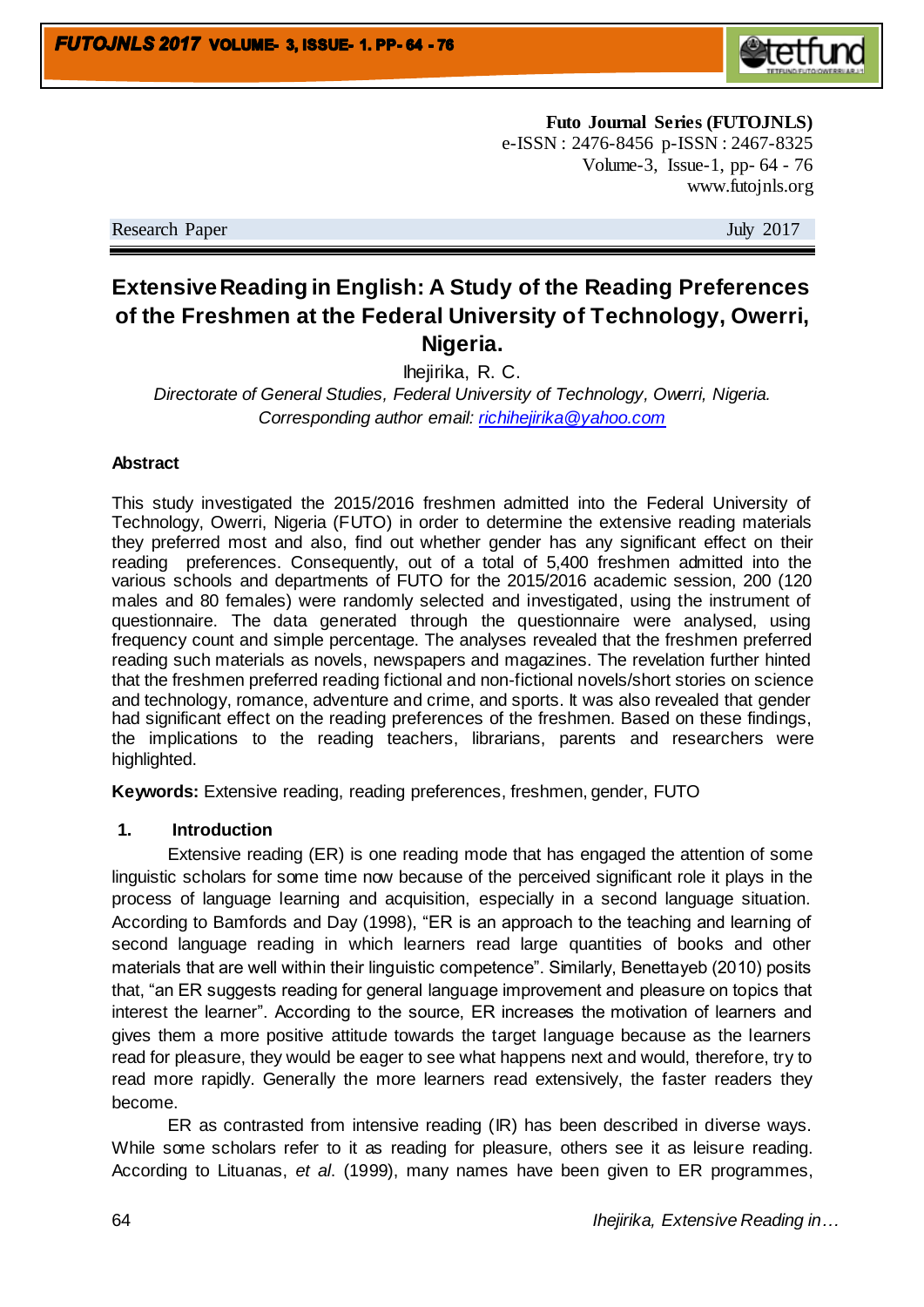

including book flood, uninterrupted sustained silent reading (USSR), drop everything and read (DEAR), silent uninterrupted reading for fun (SURF), and extensive reading and information literacy (ERIL). The diverse names notwithstanding, there is a consensus among linguistic scholars that ER enhances effective acquisition of language skills such as reading, writing and other language components like vocabulary, spelling, punctuation, and so on. This view is supported by several research findings (Stotsky, 1983; Aboderin, 1985; MacGowen-Gilhooly, 1995 and Ikonta, 2004).

The specific benefits of ER are manifold and wide-ranging. They have been cited by many scholars, researchers and teachers who have been deeply involved in this instructional approach for a long time. The following benefits of ER are reported (Nation (1997), Waring (1997), Day and Bamford (1998), Hill (2001) and Prowse (2003):

- i. Extensive reading builds automaticity of word recognition.
- ii. Automatic recognition of words allows lexical access the automatic calling up from memory of a word's meanings and its phonological representation.
- iii. Extensive reading builds vocabulary knowledge.
- iv. Comprehension and fluent reading depend on automatic word recognition and vocabulary knowledge, and thus are advanced through ER.
- v. Fluent reading allows the reader to move from word-by-word decoding to the processing of ideas, which is essential to higher level reading and thinking skills.
- vi. ER builds awareness of grammatical structures and the ability to quickly and accurately process sentence structures.
- vii. ER enhances learner's background knowledge.
- viii. ER promotes learners' positive attitude towards reading. It fosters their confidence and motivation to read.
- ix. ER increases exposure to the target language.
- x. ER reinforces a grasp of language that is taught in class. It provides students with an excellent opportunity to consolidate what they have learned, which is an essential aspect of foreign language learning.
- xi. Research studies show that ER improves learner's writing skills, listening and speaking skills and examination results.

For a successful implementation of ER in any language programme, Day and Bamford (1998) lists the following ten characteristics of an ER programme.

- i. Students read as much as possible, perhaps in and definitely out of class.
- ii. A wide variety of materials on a wide range of topics is available so as to encourage reading for different reasons in different ways.
- iii. Students select what they want to read and have the freedom to stop reading material that fails to interest them.
- iv. The purpose of reading is usually related to pleasure, information and general understanding. These purposes are determined by the nature of the material and the interests of the students.
- v. Reading is its own reward. There are few or no follow-up exercises to be completed after reading.
- vi. Reading materials are well within the linguistic competence of the students in terms of vocabulary and grammar. Dictionaries are rarely used while reading because the constant stopping to look up words makes fluent reading difficult.
- vii. Reading is individual and silent, at the student's own pace, and outside class, done when and where the student chooses.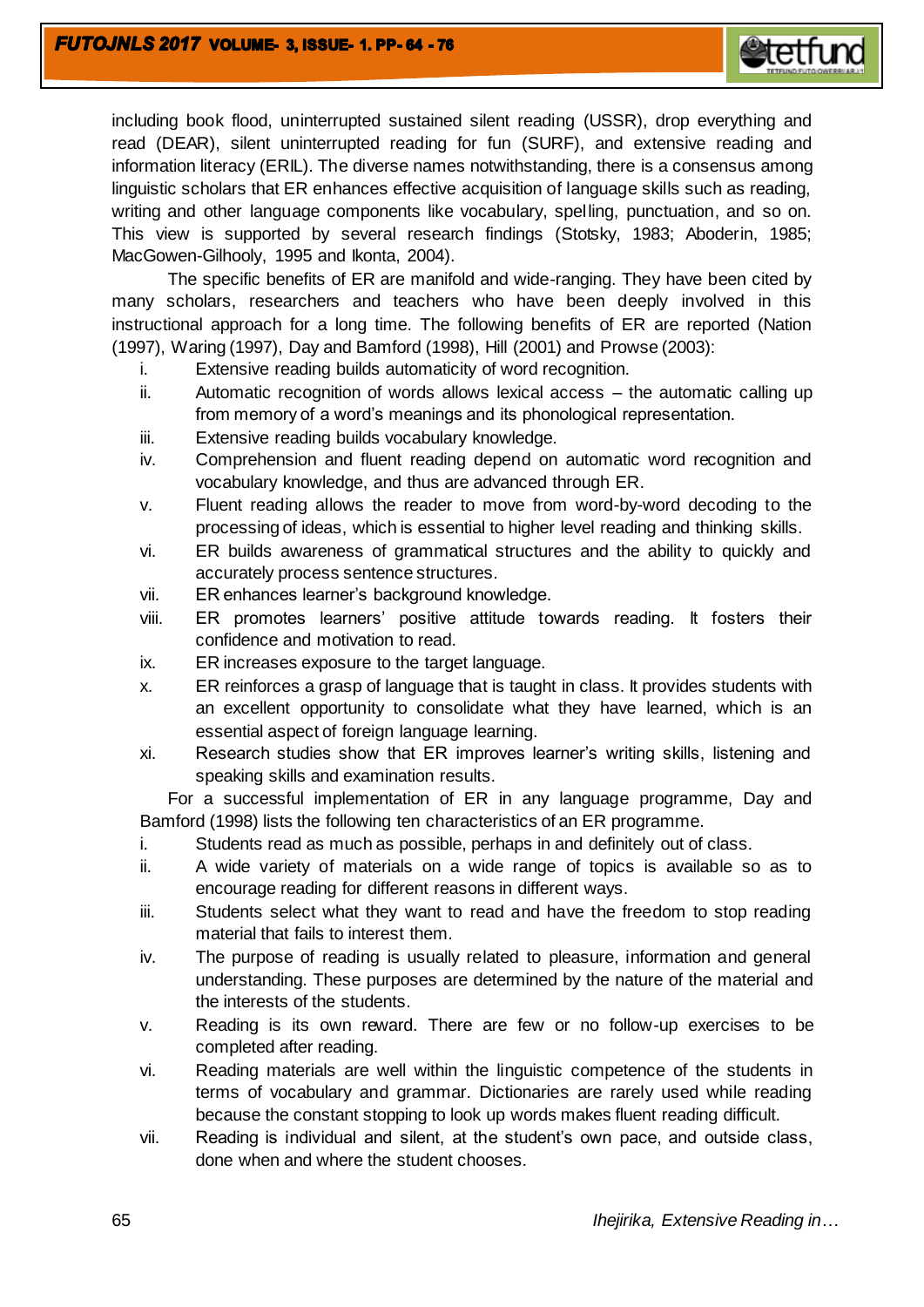

- viii. Reading speed is usually faster rather than slower as students read books and other materials that they find easily understandable.
- ix. Teachers orient students to the goals of the programme, explain the methodology, keep tracks of what each student reads, and guide students in getting the most out of the programme.
- x. The teacher is a role model of reader for students an active member of the classroom reading community, demonstrating what it means to be a reader.

 Following the benefits associated with ER and results of researches, linguistic scholars have consistently advocated the need to integrate ER with language teaching and learning programmes, especially in a second language situation as Nigeria. Unfortunately, in contemporary Nigerian context, students at all levels of education tend to exhibit poor attitude to ER. This is why Fagbemi (1997) posits that an average literate Nigerian reads what he/she is forced to read while many will not bother to touch anything outside the professional area. According to the source, students are the worst culprits in this direction. Though they are supposed to read widely, regrettably, a good number of them read only when the exam is close and when they read, textbook may be the beginning and end of reading. The poor attitude of Nigerians in general and Nigerian students in particular to ER is always aptly captured by the joke: "If you want to hide something from a black man, hide it inside a book and place it on the centre table." This joke is further amplified by Prof. D. Eka (a professor of English at the University of Uyo, Nigeria) while commenting orally on the poor attitude of Nigerian students to reading that "if you want to conceal a question paper meant for students, place it on the notice board. They may not see it because they hardly read, l*et al*one things placed on notice boards."

 The researcher had also had cause to believe that Nigerian undergraduates have poor attitude to ER. This writer teaches at FUTO and has always integrated the reading of literary materials such as novels, plays and poetry with the teaching of language skills such as listening, speaking, reading and writing on one hand and grammar and structure on the other hand. On each occasion, it could be noticed that a good number of students hardly read the materials even though, they know that questions would be drawn from the materials for summative evaluation. In some cases, some of the students would request the researcher to summarise the materials for them; the reason being that they could not make out time to read them. But surprisingly, the same students who could not make out time to read the prescribed materials would be found occasionally reading nonprescribed reading materials individually on their own. In fact, on several occasions, some of them are found at newspaper stands skimming and scanning newspapers, especially sports newspapers and other print materials. The two contradictory attitudes of the students were like an enigma to the researcher which were exceedingly difficult to reconcile.

However, in the March 2010 edition of *Journal of Adolescent & Adult Literacy (JAAL)*  and the May edition of *The Reading Teacher* all published by International Reading Association (IRA), an advertisement which read: "DON'T LIKE TO READ? THEY HAVEN'T FOUND THE RIGHT BOOK YET" was placed on pages 466 and 655 of the journals respectively. This advertisement is in agreement with the response of a subject, Sam, in Pitcher, *et al*. (2010), who was asked when he liked reading the most, and who responded, "when I like the book and it's about what I like, like basketball", and a comment by a subject, "Leon", in the same Pitcher (2010) who enjoyed reading when he could choose what to read. Besides, one of the characteristic features of ER quoted above for a successful implementation of the ER programme is that the students should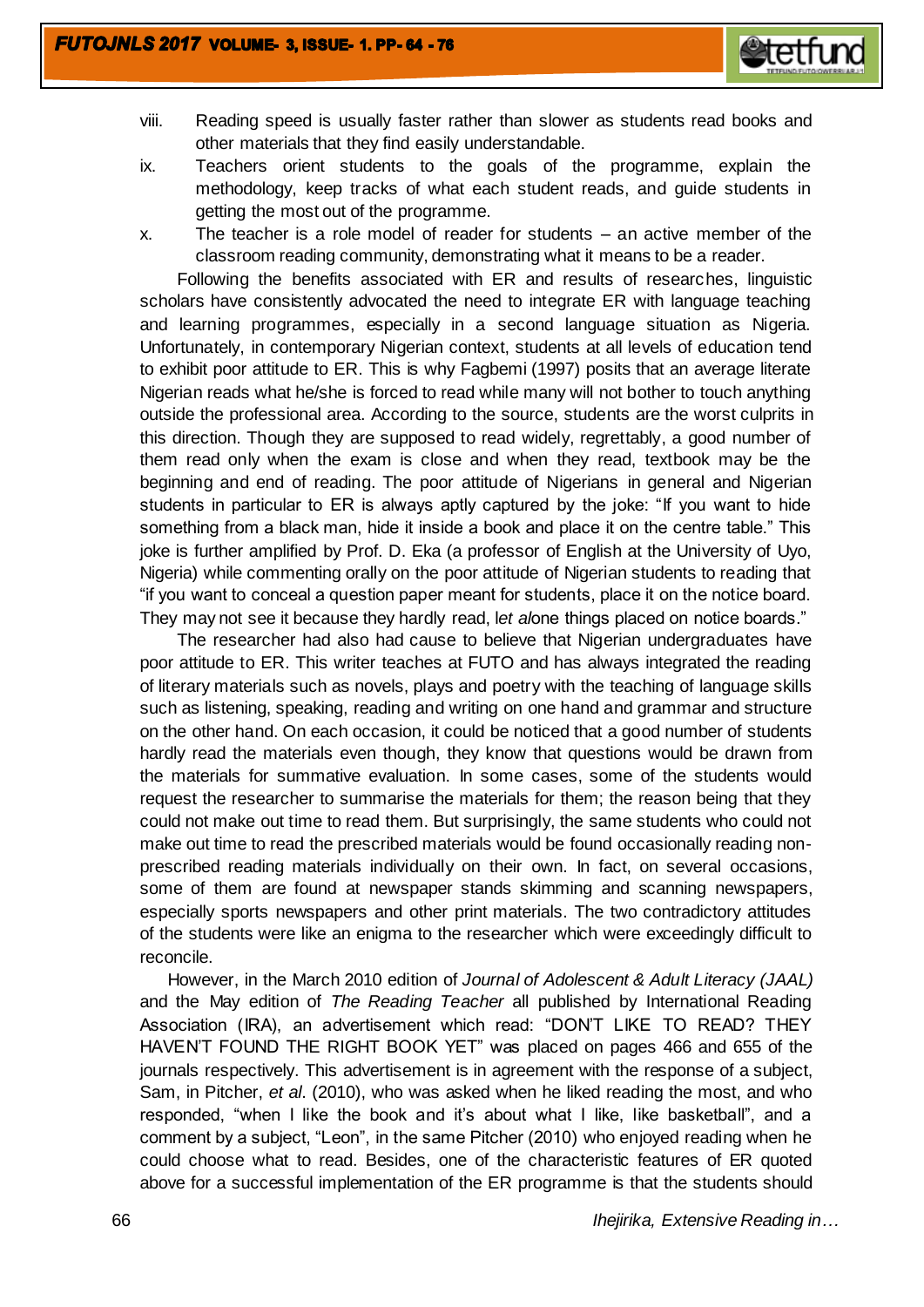

select what they want to read and have the freedom to stop reading the material that fails to interest them.

Juxtaposing the experiences and the issues as highlighted above and evaluating them, it occurred to this researcher that students taught might have consistently failed to read the prescribed literary materials in the "Use of English" classes probably because the materials recommended to them did not interest them and/or that they were not allowed to choose what they wanted to read by themselves.

Against this background, the purpose of this investigation is to study the reading preferences of the 2015/2016 freshmen at FUTO. It is expected that the outcome of this study would be useful to several interest groups for the result of this study would assist the reading teachers to determine the reading preferences of their students so that they would design reading curriculum that would help the students to cultivate the habit of reading extensively. It is also expected that this study would help librarians to provide their clients with different reading materials that would adequately take care of their various reading interests. Thirdly, it is expected that the result of the study would go a long way in assisting child psychologists and school counsellors to serve their clients better.

#### **2**. **Statement of the Problem**

It is common knowledge that Nigerian students at all levels of education have poor attitude to extensive reading. From classroom experiences, it is evident that a good number of the students do intensive reading, that is, reading for examinations, and other related classroom work. But when extensive reading materials are recommended for them as a step towards encouraging them to read extensively in order to be more proficient in the use of English, many of the students, in most cases, feel reluctant to read such materials. Surprisingly, some of them on their own are seen reading some extensive materials they have chosen by themselves. It is not unlikely that the seemingly poor communication ability in speech and writing in English noticed among contemporary Nigerian students and the attendant poor academic performance are partly as a result of their poor attitude to extensive reading. If the standard of the Nigerian education must be addressed in order to move it to the next level, this problem of poor attitude to ER should be accorded the necessary attention. It is against this background that this investigation aims at determining the extensive reading materials the 2015/2016 freshmen in FUTO prefer most. The outcome of this study would place classroom teachers in a better position to know the extensive reading materials their students prefer most so that such materials would be recommended for them to encourage them read extensively.

### **3. Purpose of the Study**

The purpose of this study is to determine the reading preferences of the 2015/2016 freshmen of FUTO. The study also aims at finding out whether gender has any significant effect on the reading preferences of the study population.

### **4. Research Questions**

This investigation aims at providing answers to the following questions:

i. What are the extensive reading materials most preferred by the 2015/2016 freshmen of the Federal University of Technology, Owerri, Nigeria.?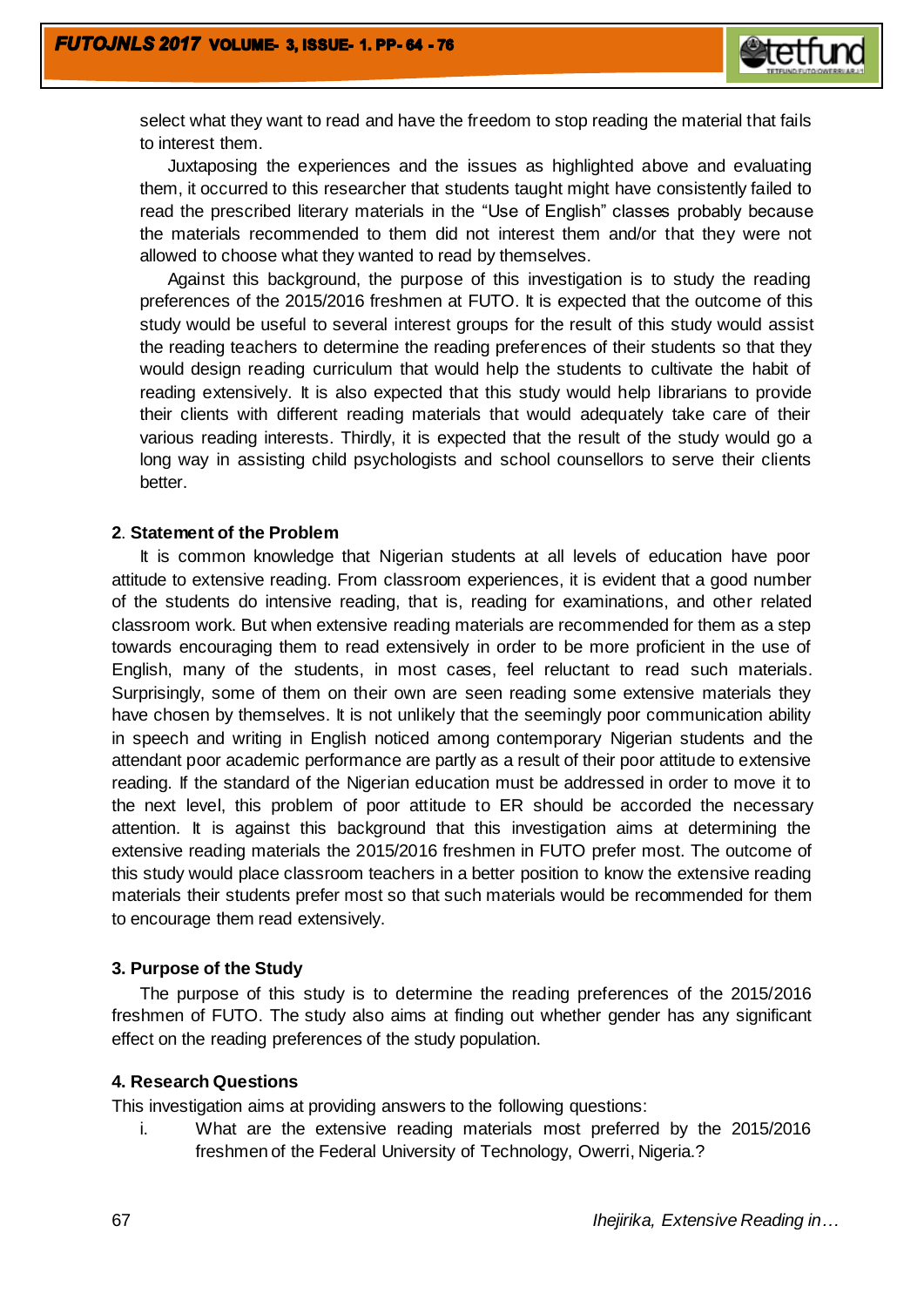

ii. Does gender have any significant effect on the reading preferences of 2015/2016 freshmen of the Federal University of Technology, Owerri, Nigeria.?

# **5. Scope of the Study**

In view of the explosion in the Information and Communication Technology (ICT), reading materials in contemporary times are not only print but also electronic. Therefore, this investigation is limited to print media that are meant to be read extensively.

# **6. Theoretical Framework**

This study was guided by the Extensive Reading Theory. Linguistic scholars have always believed that there is a positive correlation between extensive reading and the acquisition of language skills. This view is reiterated by Phelp-Teraski, Phelps-Gun and Stetson (1983) who pointed that,

"Reading increases exposure to sentence construction, vocabulary, ideas and language fluency. Reading helps students develop their own ideas as well as become familiar or fluent with semantic and syntactic structures. Reading can provide models of expression that the reader may like and wish to imitate".

The idea behind extensive reading is that the quantity of reading matters. A learner needs a large amount of contact with the foreign language in order to become proficient in it. Reading is one of the best ways to get that contact. Class time is limited; however, students must read on their own. To read on their own, the language encountered through reading must be understandable to the learner at his own current level of comprehension. By reading many books containing thousands of comprehensible sentences, a number of important changes occur in learners.

For a successful implementation of an ER programme, the learners are not only required to read materials that interest them but also have the liberty to select what they want to read. The theory also stipulates that the learners also have the freedom to discontinue any reading material that does not meet their interest or need. Against this background, ER theory provides a formidable foundation for this research since the thrust is to determine the reading preferences of the study population.

# **7**. **Methodology**

**7.1 Research Design:** The design of the investigation was survey, since data were collected from a sample of the intended study population.

**7.2 Population:** The population of this investigation were the freshmen admitted in the seven schools of the Federal University of Technology, Owerri for the 2015/2016 Academic Session. Out of a total of 5,400 admitted in the various departments, a total of 200 students, comprising 120 males and 80 females were randomly selected.

**7.3 Instrument for Data Collection:** The instrument for data collection used in this study was a questionnaire that consisted of five sections. Section A of the questionnaire comprised questions that were designed to elicit information on the demographic particulars of the respondents. Section B required the respondents to rank their preferences for the stated extensive reading materials while Section C and D asked questions that required the respondents to rank their preferences for the stated fiction and non-fiction reading materials respectively. Section E of the questionnaire contained questions that required the respondents to give information regarding their preferences for the stated columns in newspapers and magazines.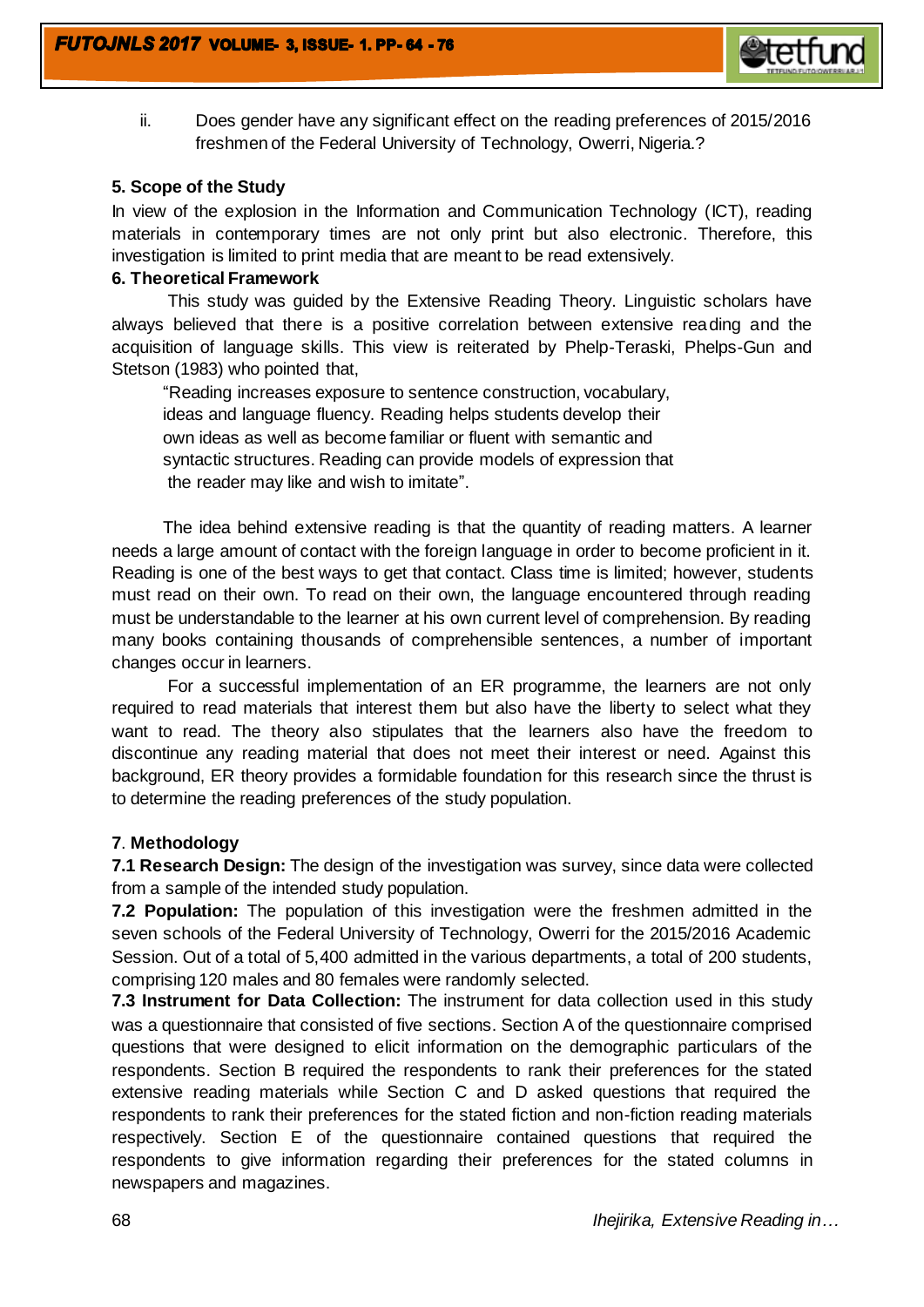

**7.4 Data Collection Procedure:** There was the need to administer the copies of the questionnaire to the respondents from the various schools and departments. Consequently, the assistance of the "Use of English" lecturers, who taught the individual schools and departments were solicited. A total of 760 copies of the questionnaire at the ratio of 26 copies per department were given out. For the fact that the lecturers that taught the students were used to administer the questionnaire, there was 100% return of the questionnaire. Out of the 760 copies of the questionnaire, a total of 200 copies were randomly selected, ensuring that every school and department were adequately represented. At the end, a total of 120 copies of the questionnaire for males and 80 for females were collected.

**7.5 Method of Data Analysis:** The data generated through the questionnaire were analysed using frequency count and simple percentage.

## **8. The Results**

## **8.1 The Extensive Reading Materials Most Preferred by Subjects**

The subjects were required to rank the stated extensive reading materials in the questionnaire according to how they preferred them. The responses of the subjects indicated that 50.5 % of them preferred novels most while 23.5 % and 16.5 % opted for newspaper and magazines respectively. The details of the findings are as presented in Table 1 below:

| S/N | Reading Materials | <b>Preferences</b> |                |              |      |                |                |                |        |     |     |                |                |
|-----|-------------------|--------------------|----------------|--------------|------|----------------|----------------|----------------|--------|-----|-----|----------------|----------------|
|     |                   |                    | 1              |              |      |                | $\mathbf{2}$   |                |        |     | 3   |                |                |
|     |                   | M                  | F              | <b>Total</b> | $\%$ | M F            |                | <b>Total</b>   | M<br>% |     | F   | <b>Total</b>   | $\%$           |
| 1   | <b>Novels</b>     | 46                 | $55\,$         | 101          | 50.5 | 28             | 10             | 38             | 19     | 24  | 8   | 32             | 16             |
| 2   | Magazine          | 22                 | 11             | 33           | 16.5 | 39             | 37             | 76             | 38     | 47  | 23  | 70             | 35             |
| 3   | Newspaper         | 41                 | 6              | 47           | 23.5 | 37             | 23             | 60             | 30     | 30  | 25  | 55             | 27.5           |
| 4   | Comic             | 8                  | 5              | 13           | 6.5  | 12             | $\overline{7}$ | 19             | 9.5    | 19  | 20  | 39             | 19.5           |
| 5   | Plays             | Nil                | $\mathbf 1$    | $\mathbf 1$  | 0.5  | $\overline{4}$ | 3              | $\overline{7}$ | 3.5    | Nil | 4   | $\overline{4}$ | $\overline{2}$ |
| 6   | Poems             | 3                  | $\overline{2}$ | 5            | 2.5  | Nil            | Nil            | Nil            | Nil    | Nil | Nil | Nil            | Nil            |
|     | <b>Total</b>      | 120                | 80             | 200          | 100  | 120            | 80             | 200            | 100    | 120 | 80  | 200            | 100            |

# **Table 1: Extensive Reading Materials Preferred Most by the Subjects**

Key:  $M = Male$ ,  $F = Female$ 

# **8.2 The Fiction Genres Preferred Most by the Subjects**

In the questionnaire, eight fiction genres were listed and the subjects were required to rank the materials according to how they preferred them. The responses of the subjects showed that 28 % of them preferred science fiction and fantasy most. 20 % opted for romantic stories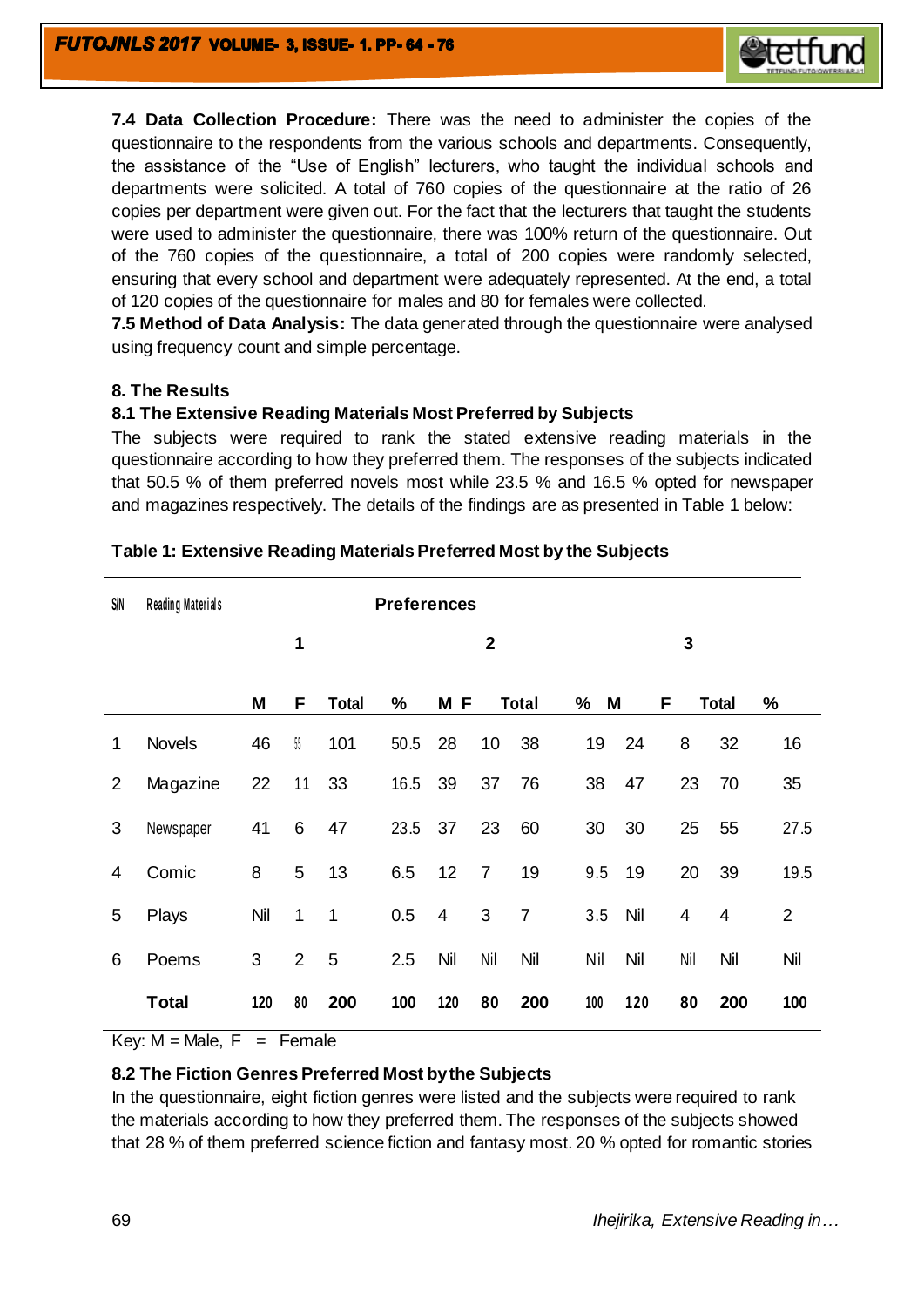

while 19.5 % and 18 % preferred adventure stories and mysteries, crime and detective stories respectively. Table 2 below presents the details of the findings:

| SIN            | Reading<br><b>Materials</b>                                               | <b>Preferences</b> |     |              |               |                |                |              |               |                |     |              |               |
|----------------|---------------------------------------------------------------------------|--------------------|-----|--------------|---------------|----------------|----------------|--------------|---------------|----------------|-----|--------------|---------------|
|                |                                                                           |                    | 1   |              |               |                | $\mathbf{2}$   |              |               | $\overline{3}$ |     |              |               |
|                |                                                                           | M                  | F   | <b>Total</b> | $\frac{1}{2}$ | M              | F              | <b>Total</b> | $\frac{0}{0}$ | M              | F   | <b>Total</b> | $\frac{9}{6}$ |
| 1              | Romantic<br><b>Stories</b>                                                | 13                 | 27  | 40           | 20.0          | 20             | $\overline{7}$ | 27           | 13.5          | 18             | 10  | 28           | 14.0          |
| $\overline{2}$ | Humorous<br><b>Stories</b>                                                | 9                  | 5   | 14           | 7.0           | 13             | 18             | 31           | 15.5          | 19             | 19  | 38           | 19.0          |
| 3              | Mysteries,<br>Crime And<br><b>Detective</b><br><b>Stories</b><br>Science, | 22                 | 14  | 36           | 18.0          | 21             | 13             | 34           | 17.0          | 21             | 13  | 34           | 17.0          |
| 4              | Fiction<br>And<br>Fantasy                                                 | 44                 | 12  | 56           | 28.0 26       |                | 12             | 38           | 19.0          | 19             | 14  | 33           | 16.5          |
| 5              | Adventure<br><b>Stories</b>                                               | 26                 | 13  | 39           | 19.5          | 27             | 20             | 47           | 23.5          | 25             | 11  | 36           | 18.0          |
| 6              | Folk Lores                                                                | 1                  | 5   | 6            | 3.0           | $\overline{7}$ | 5              | 12           | 6.0           | 8              | 10  | 18           | 9.0           |
| $\overline{7}$ | Horror<br><b>Stories</b>                                                  | $\overline{4}$     | 4   | 8            | 4.0           | 6              | 5              | 11           | 5.5           | 10             | 3   | 13           | 6.5           |
| 8              | <b>Others</b>                                                             | 1                  | Nil | 1            | 0.5           | Nil            | Nil            | Nil          | Nil           | Nil            | Nil | Nil          | Nil           |
|                | <b>Total</b>                                                              | 120                | 80  | 200          | 100           | 120            | 80             | 200          | 100           | 120            | 80  | 200          | 100           |

# **Table 2: Fiction Genres Preferred Most by the Subjects**

Key:  $M =$  Male,  $F =$  Female

# **8.3 The Non-Fiction Genres Preferred Most by the Subjects**

The questionnaire listed 13 non-fiction materials that could be read extensively. The subjects were required to rank the materials according to how they preferred them. The responses of the subjects pointed to the fact that 22.5 % of them preferred materials on science and technology most. 21 % chose religion and spirituality materials while 16 % opted for materials on sports. 10 % indicated that they preferred love and relationship materials most. The details of the findings are as presented in Table 3 below.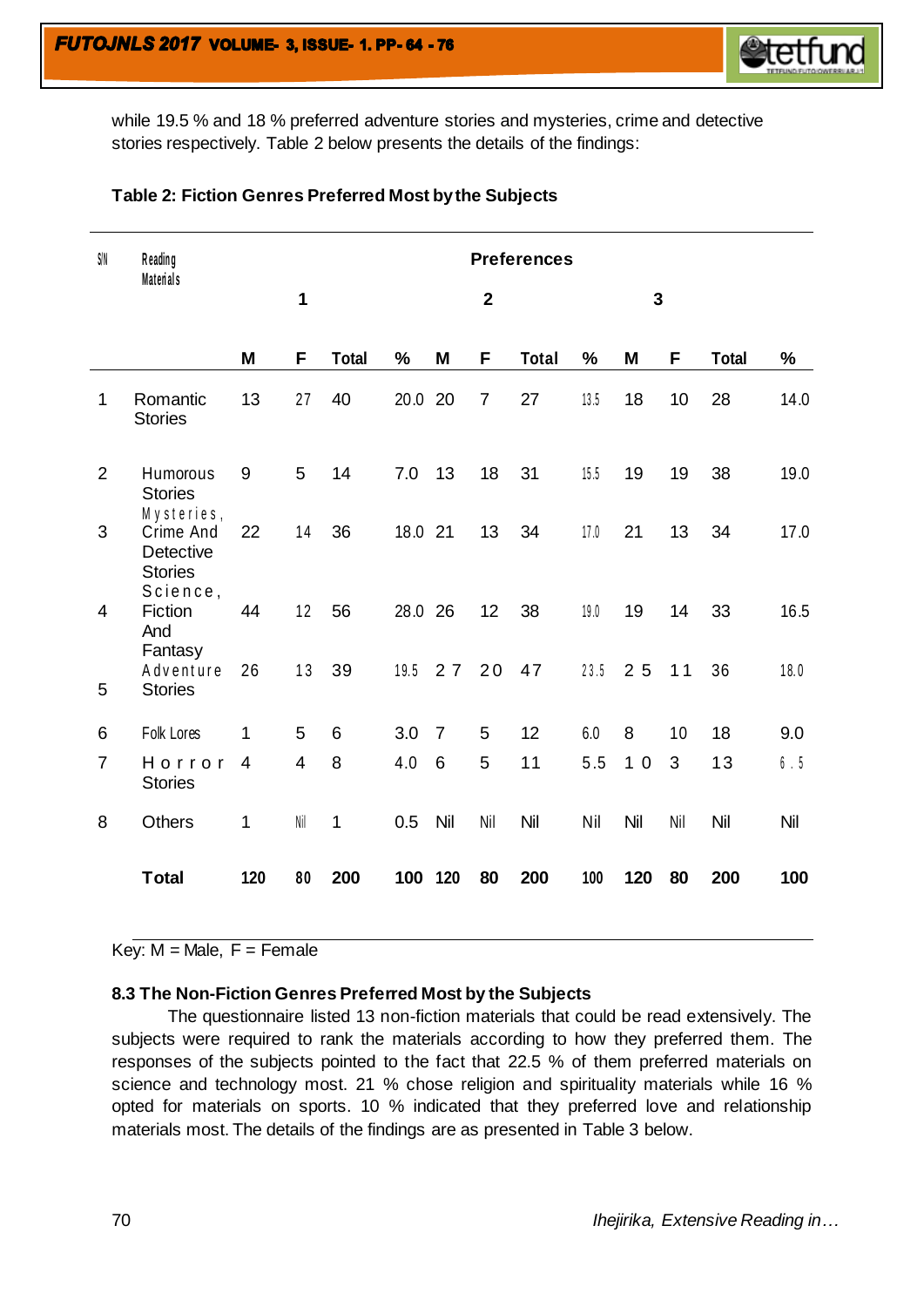# **Table 3: Non-Fiction Genres Preferred Most by the Subjects**

| SIN            | Reading<br><b>Materials</b>                    |                | <b>Preferences</b> |                                     |                                 |     |                |                 |                   |                |                |                                |                |
|----------------|------------------------------------------------|----------------|--------------------|-------------------------------------|---------------------------------|-----|----------------|-----------------|-------------------|----------------|----------------|--------------------------------|----------------|
|                |                                                |                |                    | 1                                   |                                 |     | $\mathbf 2$    |                 |                   |                | $\overline{3}$ |                                |                |
|                |                                                | M              | F                  | <b>Total</b>                        | $\%$                            | M   | F              | <b>Total</b>    | $\%$              | M              | F              | <b>Total</b>                   | $\%$           |
| $\mathbf{1}$   | <b>Travel And</b><br>Food                      | $\overline{6}$ | $\overline{5}$     | 11                                  | $\overline{5.5}$                | 7   | $\overline{6}$ | $\overline{13}$ | 6.5               | $\overline{5}$ | $\overline{9}$ | 14                             | 7              |
| 2              | Hobbies (E.G<br>Photography,<br>Cooking, E.T.C | 5              | 3                  | 8                                   | 4.0                             | 3   | 8              | 11              | 5.5               | $\overline{7}$ | 9              | 16                             | 8              |
| 3              | Science And<br>Technology                      | 38             | $\overline{7}$     | 45                                  | 22.5                            | 25  | 12             | 37              | 18.5              | 16             | 9              | 25                             | 12.5           |
| $\overline{4}$ | Money And<br>Finance                           | 6              | Nil                | 6                                   | 3.0                             | 13  | Nil            | 13              | 6.5               | 14             | 6              | 20                             | 1 <sub>0</sub> |
| 5              | <b>Health And</b><br><b>Fitness</b>            | 6              | 9                  | 15                                  | 7.5                             | 12  | $9\,$          | 21              | 10.5              | 10             | 14             | 24                             | 1 <sub>2</sub> |
| 6              | <b>Fashion And</b><br><b>Beauty</b>            | 1              | 11                 | 12                                  | 6.0                             | 5   | 17             | 22              | 1 <sub>1</sub>    | 8              | 9              | 17                             | 8.5            |
| $\overline{7}$ | Love And<br>Re la tion ship                    | 8              | 12                 | 20                                  | $\overline{0}$<br>$\mathbf 1$   | 10  | 11             | 21              | 10.5              | 16             | $\overline{2}$ | 18                             | 9              |
| 8              | Parenthood And<br>Children                     | Nil            | Nil                | N i<br>$\overline{\phantom{a}}$     | Nil                             | Nil | $\overline{4}$ | $\overline{4}$  | $\overline{2}$    | 6              | $\overline{4}$ | 18                             | 9              |
| 9              | Religion And<br>Spirituality                   | 19             | 23                 | 42                                  | 2 <sub>1</sub>                  | 12  | 8              | 20              | 10                | 10             | $\overline{7}$ | 17                             | 8.5            |
| 10             | <b>Biographies</b>                             | 5              | 1                  | 6                                   | 3                               | 5   | $\overline{2}$ | $\overline{7}$  | 3.5               | $\overline{7}$ | 5              | 12                             | 6              |
| 11             | War And<br>Politics                            | 3              | Nil                | 3                                   | 1.5                             | 5   | Nil            | 5               | 2.5               | 13             | Nil            | 12                             | 6.5            |
| 12             | Sports                                         | 23             | 9                  | 3<br>$\overline{2}$                 | $6\phantom{1}6$<br>$\mathbf{1}$ | 23  | 3              | 26              | 3<br>$\mathbf{1}$ | $\overline{7}$ | 6              | 13                             | 6.5            |
| 13             | Others                                         | Nil            | Nil                | N<br>j.<br>$\overline{\phantom{a}}$ | Nil                             | Nil | Nil            | N i I           | N<br>i<br>ı       | 1              | Nil            | 1                              | 0.5            |
|                | т<br>$\mathbf t$<br>$\mathbf{o}$<br>a<br>H     | 120            | 80                 | 200                                 | 100                             | 120 | 80             | 200             | 0<br>0<br>1       | 120            | 80             | $\mathbf{2}$<br>0 <sub>0</sub> | 100            |

Key:  $M = Male$ ,  $F = Female$ 

#### **8.4 Gender and Reading Preferences of the Subjects**

The subjects were grouped based on gender: males and females.

The reading preferences of the male and the female respondents were compared based on extensive reading materials (Table 4A), fiction genres (Table 4B), non-fiction genres (Table 4C). The result of the comparison showed that the reading preferences of the male and the female respondents differed considerably on the various parameters for the comparison thereby pointing to the fact that gender has a significant effect on the reading preferences of the subjects. See Tables 4A, 4B, and 4C below for the details of the comparison.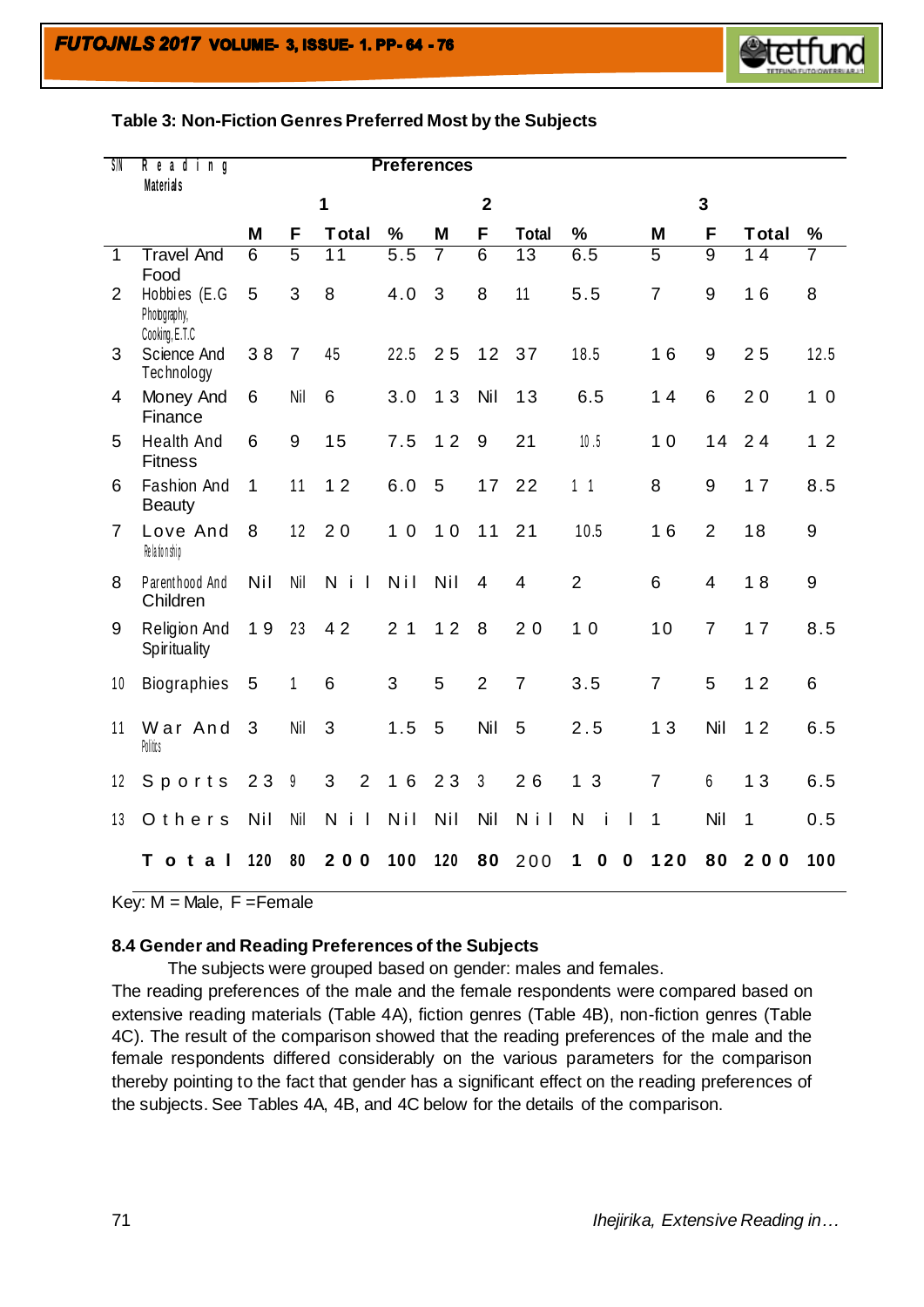

| <b>S/N</b> | <b>Reading Materials</b> | <b>Male</b> |      | Female |               |  |  |  |
|------------|--------------------------|-------------|------|--------|---------------|--|--|--|
|            |                          | No.         | %    | No.    | $\frac{9}{6}$ |  |  |  |
|            | <b>Novels</b>            | 46          | 38.3 | 55     | 68.7          |  |  |  |
| 2.         | Magazines                | 22          | 18.3 | 11     | 13.7          |  |  |  |
| 3.         | <b>Newspapers</b>        | 41          | 34.2 | 6      | 7.5           |  |  |  |
| 4.         | Comics                   | 8           | 6.7  | 5      | 6.3           |  |  |  |
| 5.         | Plays                    | Nil         | Nil  |        | 1.3           |  |  |  |
| 6.         | Poems                    | 3           | 2.5  | 2      | 2.5           |  |  |  |
|            | <b>Total</b>             | 120         | 100  | 80     | 100           |  |  |  |

**Table 4A: Comparison of the Reading Preferences of the Male and the Female Subjects (Extensive Reading Materials)**

|                         | Table 4B: Comparison of the Reading Preferences of the Male and Female Subjects |
|-------------------------|---------------------------------------------------------------------------------|
| <b>(Fiction Genres)</b> |                                                                                 |

| S/N | <b>Reading Materials</b>                       | <b>Male</b> |      | Female |      |  |  |
|-----|------------------------------------------------|-------------|------|--------|------|--|--|
|     |                                                | No.         | %    | No.    | $\%$ |  |  |
|     | <b>Romantic Stories</b>                        | 13          | 10.8 | 27     | 33.7 |  |  |
| 2.  | <b>Humorous Stories</b>                        | 9           | 7.5  | 5      | 6.2  |  |  |
| 3.  | Mysteries, Crime And<br>Dete ctive<br>Sto ries | 22          | 18.3 | 14     | 17.5 |  |  |
| 4.  | Science, Fiction And<br>Fantasy                | 44          | 36.7 | 12     | 15   |  |  |
| 5.  | <b>Adventure Stories</b>                       | 26          | 21.7 | 13     | 16.3 |  |  |
| 6.  | Folk Lore                                      | 1           | 0.8  | 5      | 6.3  |  |  |
| 7.  | <b>Horror Stories</b>                          | 4           | 3.3  | 4      | 5    |  |  |
| 8.  | <b>Others</b>                                  |             | 0.8  | Nil    | Nil  |  |  |
|     | Total                                          | 120         | 100  | 80     | 100  |  |  |

## **Table 4C: Comparison of the Reading Preferences of the Male and Female Subjects (Non-Fiction)**

| S/N | <b>Reading Materials</b>  | <b>Male</b> |      | Female |      |  |  |
|-----|---------------------------|-------------|------|--------|------|--|--|
|     |                           | No.         | %    | No.    | %    |  |  |
| 1.  | <b>Travel And Food</b>    | 6           | 5    | 5      | 6.3  |  |  |
| 2.  | <b>Hobbies</b><br>(E.G.   | 5           | 4.2  | 3      | 3.7  |  |  |
|     | Photography,              |             |      |        |      |  |  |
|     | Cooking, Etc              |             |      |        |      |  |  |
| 3.  | Science And Technology    | 38          | 31.6 |        | 8.7  |  |  |
| 4.  | Money And Finance         | 6           | 5    | Nil    | Nil  |  |  |
| 5.  | <b>Health And Fitness</b> | 6           | 5    | 9      | 11.3 |  |  |
| 6.  | <b>Fashion And Beauty</b> |             | 0.8  | 11     | 13.7 |  |  |
| 7.  | Love And Relationship     | 8           | 6.7  | 12     | 15   |  |  |
| 8.  | Parenthood And Children   | Nil         | Nil  | Nil    | Nil  |  |  |
| 9.  | Religion And Spirituality | 19          | 15.8 | 23     | 28.7 |  |  |
| 10. | <b>Biographies</b>        | 5           | 4.2  |        | 1.3  |  |  |
| 11. | War And Politics          | 3           | 2.5  | Nil    | Nil  |  |  |
| 12  | S<br>S<br>p<br>0          | 23          | 19.2 | 9      | 11.3 |  |  |
| 13. | O<br>h<br>e<br>S          | Nil         | Nil  | Nil    | Nil  |  |  |
|     | Т<br>a<br>O               | 120         | 100  | 80     | 100  |  |  |

# **9. Summary of Findings**

Based on the two research questions which this study sought to provide answers to, the data analysed in the previous sections helped the researcher to arrive at the following findings: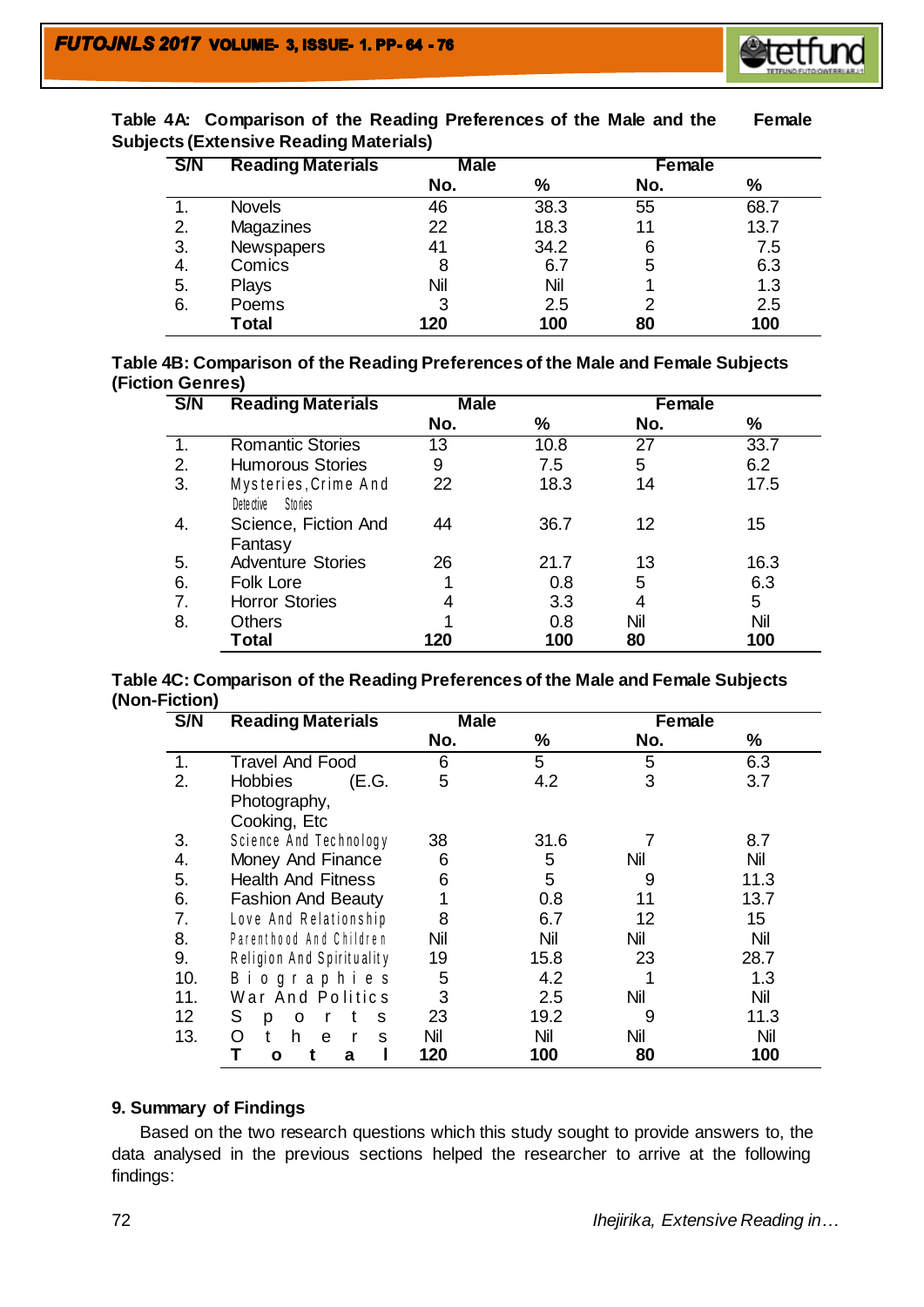

- i. The 2015/2016 freshmen at FUTO preferred reading novels, newspapers and magazines most.
- ii. The 2015/2016 freshmen at FUTO preferred reading fiction materials on science and fantasy, romantic, adventure and mysteries, crime and detective stories most.
- iii. The 2015/2016 freshmen at FUTO preferred reading non-fiction materials on science and technology, religion and spirituality and sports most.
- iv. Gender has significant effect on the extensive reading preferences of the 2015/2016 freshmen of FUTO.

# **10. Discussion**

 One of the basic objectives of the study is to determine the extensive reading materials the 2015/2016 freshmen at FUTO preferred most. The result of the analysis as spotlighted on Table 1 above revealed that the freshmen preferred reading novels (50.5 %), newspapers (23.5 %) and magazines (16.5 %). This finding is in agreement with the result of the investigation carried out by Pedri in Philippine, which revealed that novels, newspapers and magazines were top extensive reading materials preferred by students. This finding is not out of place because among the students, the reading of novels, newspapers and magazines is a common practice. This practice is as a result of the fact that teachers at all levels usually encourage their students to cultivate the habit of reading such extensive reading materials because research findings have consistently pointed to the fact that reading such materials enhances acquisition of language skills (Ajayi, 2002; Chaudhry & Low, 2009). The reading of these materials by students has also been made possible because apart from the fact that they are usually available, they are equally affordable. For instance, students can have access to novels by borrowing from friends and relations. Also, parents in some cases buy newspapers and magazines which their children and wards can easily have access to.

As noted above, the freshmen preferred reading novels. But since there are fictional and non-fictional novels, it became necessary to determine the state of their preferences for the two genres. For the fictional genre, the analysis displayed in Table 2 above pointed to the fact that the freshmen preferred reading science fiction and fantasy (28 %), romantic stories (20 %), adventure stories (19.5 %) and mysteries, crime and detective stories (18 %). In the first instance, their preference for science fiction and fantasy is in agreement with the nature of their academic discipline. Having been admitted to pursue degrees in science and technology, it is natural that they would be experimenting with materials that have to do with science and technology. Secondly, the fact that the students preferred reading romantic and adventure stories is not also strange. The demographic information on the subjects which was revealed through the questionnaire, indicated that their chronological age fell between 16-20 yrs. This is an adolescent age, which psychologists have described as an age of "stress and storm". The adolescents are in the habit of being adventurous, wanting to be inquisitive about life, including the romantic aspect of life, mysteries and crime.

On the preferences of the subjects for non-fictional materials, Table 3 revealed that they read mostly materials on science and technology (22.5 %), religion and spirituality (21 %) and sports (16 %). These revelations are consistent with the prevailing contemporary issues as they concern the youths. First, the freshmen have been admitted to pursue degrees in science and technology, expectedly, they would want to read everything about science and technology in order to excel in their discipline. On religion and spirituality, it is common knowledge that there is a revolution going on as regards that aspect of social life.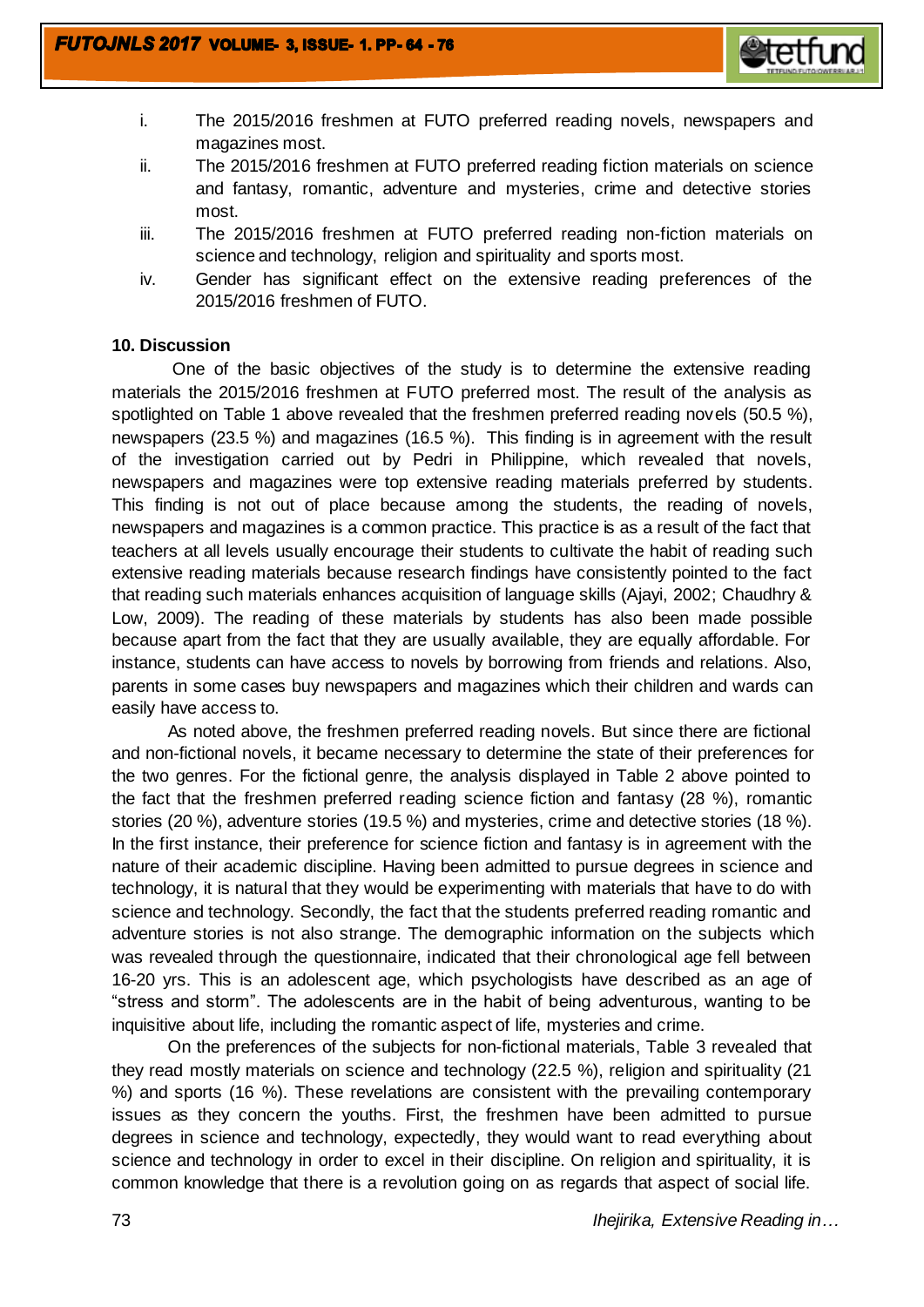

Today, religion has turned out to be an instrument for acquisition of material wealth. In fact, today many are earning their living as "men and women of God". With this development, many youths are now desirous to be "men or women of God" no matter how, because of the perceived gains that are likely to accrue from it. Thus, it is not uncommon these days to see men and women who do not only carry Bible and other religious and spiritual literatures about but also make conscious efforts to read them.

Football is one sport that has caught the fancy of many people, especially the youths worldwide in contemporary time. Consequently, football to some youths is like a god that is fanatically worshipped. They spend much of their time watching football matches transmitted through cable networks. It is not also uncommon to see youths, especially boys, at newsstands skimming and scanning through sports columns of newspapers and magazines and at the same time, discussing and/or arguing about football clubs and soccer stars the world over. In fact, many youths do this with a lot of passion.

Another finding of this study is that gender has significant effect on the extensive reading preferences of the subjects. In Tables 4A, 4B, and 4C, the reading preferences of the male and female informants were compared, using four parameters, namely, extensive reading materials, fiction genres, non-fiction genres, and columns in newspapers and magazines. The results of the comparison in the tables under reference showed that the male and the female respondents differed considerably in their preferences based on the stated parameters. This finding is in agreement with Chen (2007), who argued that gender has significant effect on choice of materials to be read. Given the nature of man and woman and the fact that their ambitions as well as their needs differ to some extent, one cannot but agree with this finding. In the first place, as we noted earlier, sports may interest a good number of men while fashion and beauty may be the concern of a great number of women. Therefore, their reading preferences are most likely to differ.

#### **11. Conclusion and Implications**

 Against the backdrop of our exposition and analyses as regards extensive reading and the reading preferences of the 2015/2016 freshmen at FUTO, it is hereby concluded that to be able to effectively implement extensive reading in any language programme, it is absolutely necessary to first determine the reading preferences of the learners. Besides, the extensive reading materials preferred most by the 2015/2016 freshmen at FUTO are novels, newspapers and magazines. For the novels, the freshmen preferred reading fictional and non-fictional materials on science and technology, fantasy, romance, adventure, religion and spirituality and sports. Finally, it is also concluded that gender has significant effect on extensive reading preferences of the freshmen.

 The outcome of this investigation has a far-reaching implication on the part of the reading teachers, librarians, the parents and of course, the researchers. For the reading teachers, they should take note of the fact that learners read better when they are allowed to choose what they read or when the materials recommended for them are the ones that interest them. Therefore, the reading teachers should always encourage the learners to select what they read. However, if they must recommend extensive reading materials to the learners, they should first determine their reading preferences. The reading teachers' recommendations should be capable of meeting the reading interests of both the male and the female learners. Whether the learners select their reading materials or they are recommended by the teachers, the teachers should keep a diary of the materials read by each student (Ajayi, 2002). In addition, the reading teachers should always invoke their versatility and resourcefulness in implementing extensive reading in any language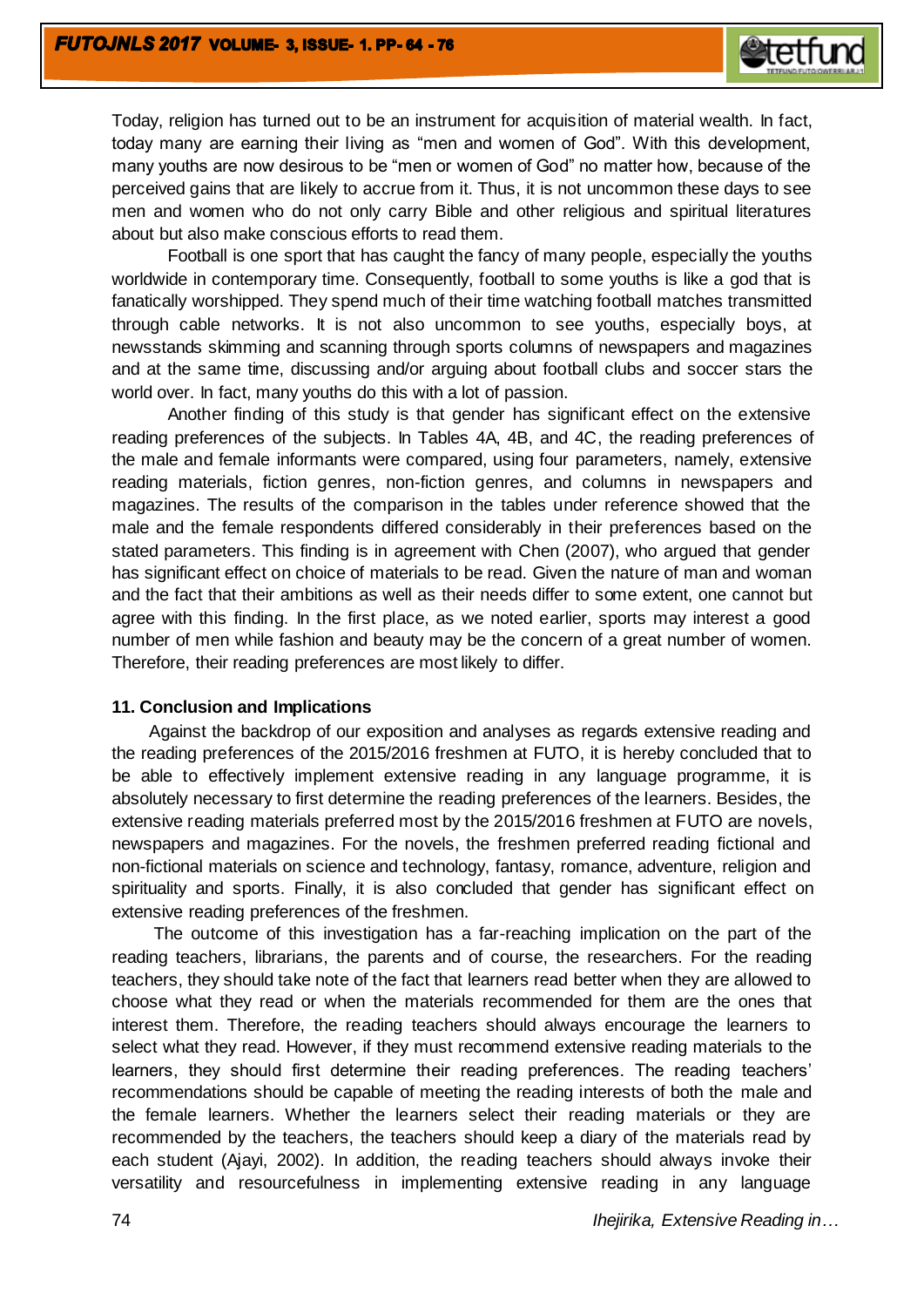

programme by making effective use of newspaper and magazine resources within their reach. Relevant newspaper and magazine columns such as sports, fashion/beauty, editorial, health and politics, which by their nature are usually available and affordable, should be fully exploited in teaching language skills.

 On the part of the librarians, they should stock the library with extensive reading materials that are capable of meeting the varying needs and interests of the learners. Parents should endeavour to determine the reading preferences of their children and wards and ensure that such materials are made available at home.

 Based on the outcome of this investigation, there is a compelling need for a follow-up research in order to find out whether the learners would display positive attitude to extensive reading if they are made to read the materials they prefer and/or the ones they choose by themselves. Since our study focused on fresh students, it is also necessary to carry out a similar research with emphasis on other levels of students. Equally, a similar study could be carried out in yet another university.

### **References**

- Aboderin, Y. (1985). Reading and writing tie-up: Strategy for effective integration. In S. Unoh *et al.,* (Eds). *Literacy and reading in Nigeria.* Vol. 2, Ahmadu Bello University Zaria in collaboration with Reading Association of Nigeria, 300-314.
- Ajayi, L. (2002). Newspaper as enrichment material for enhancing students' performance in English. In: Lawal, *et al* (Eds). *Perspective on applied linguistics in language and literature*. Ibadan: Stirling-Horden Publishers (Nig.) Ltd., 229-239.
- Bamford, J. & Day, R.R. (1998). *Extensive reading in the second language classroom.*  Cambridge, UK: Cambridge University Press.
- Benettayeb, A. (2010). Extensive reading and vocabulary teaching. <http://www.univ.ch/ef.dz/RATSH> FR/Article Acaden (Accessed July 1, 2010).
- Chaudhry, A.S. and Low, G. (2009). Reading preferences among different generations; A study of attitudes and choices in Singapore. Accessed May 20, 2010, from [http://www.las.org.sg/sjlim/SJLIM 2009AbdusReading.Pdf.](http://www.las.org.sg/sjlim/SJLIM%202009AbdusReading.Pdf)
- Chen, S. (2007). Extracurricular reading habits of college students in Taiwan: Findings from two national surveys. *Journal of Adolescent and Adult Literacy,*50 (8), 642-645.
- Day, R. & Bamford, J. (1998). *Extensive reading in the second language classroom.* Oxford: Oxford University Press.
- Hill, D. (2000). Graded readers. ELT Journal, 55 (3), 300-324
- Ikonta, N.R. (2004). Reading to write: A strategy for improving the writing performance of pre-service student teachers of English language. *Literacy and Reading in Nigeria*, 10 (1), 105-114.
- Lituanas, P.M., Jacobs, G.M. & Renandya, W.A. (1999). A study of extensive reading with remedial reading students. In: Y.M. Chean & S.M. Ng (eds.), *Language instructional issues in Asian classrooms*. Newark, DE: International Development in Asia Committee, International Reading Association, 89-104.
- MacGowen-Gilholy, A. (1995). Fluency first: Reversing the traditional ESL Sequence. *Journal of Basic Writing,* 10, 254-272.
- Nation, P. (1997). The language learning benefits of extensive reading. *The Language Teacher,* 21 (5), 13-16.